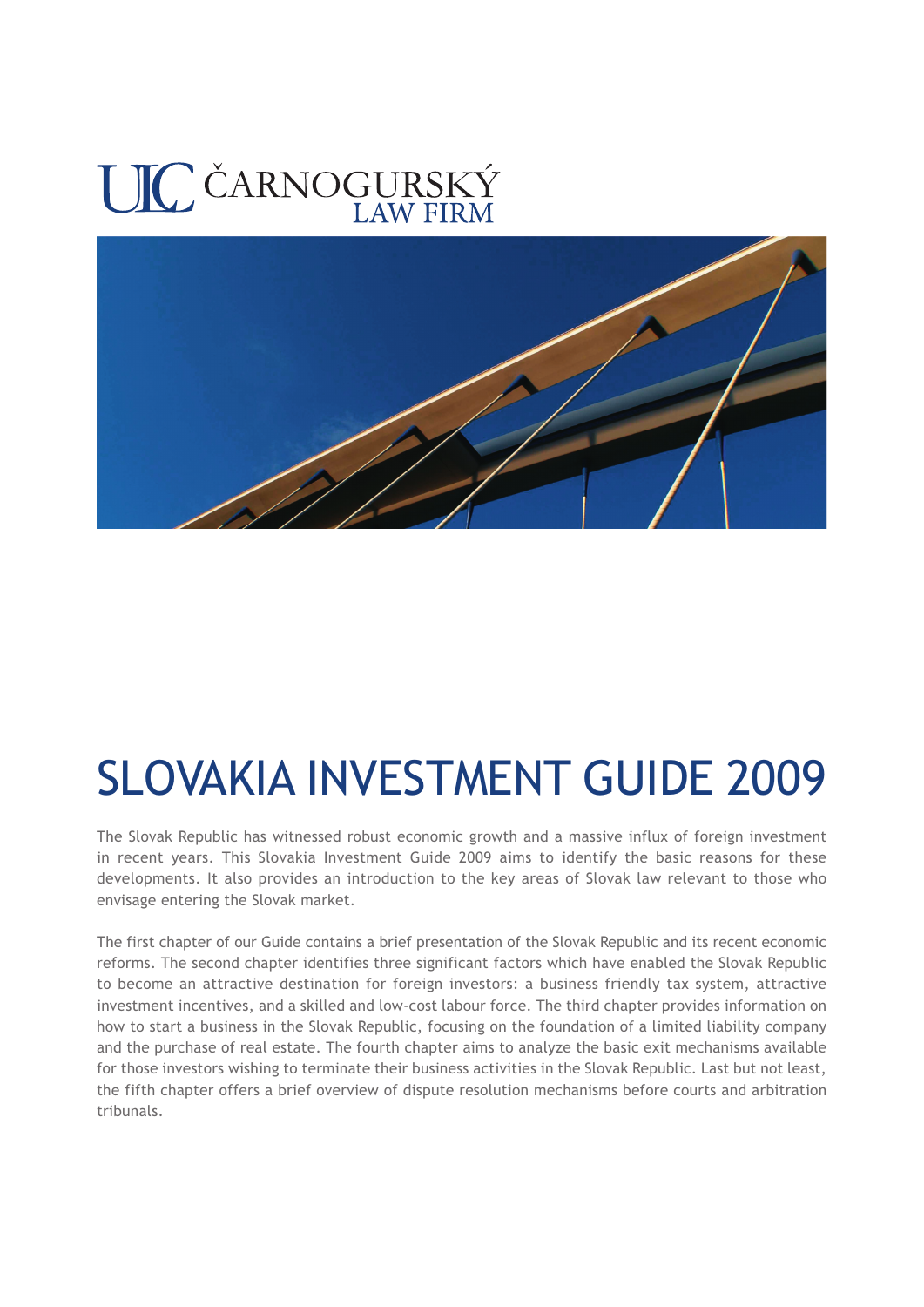# 1. GENERAL OVERVIEW

## 1.1. BASIC INFORMATION ABOUT THE SLOVAK REPUBLIC

The Slovak Republic is a country of 49,000 square kilometres with a population of 5.4 million. Situated in the heart of Europe, the Slovak Republic shares borders with Poland (597.5 km), Ukraine (98 km), Hungary (679 km), Austria (127.2 km) and the Czech Republic (265 km). The capital city, Bratislava, has a population of 400,000 and is situated in the south-west corner of the country, close to the borders with Austria and Hungary and just 65 km from Vienna and 200 km from Budapest.

This strategic location facilitates a combined market potential of over 350 million customers within a radius of 1,000 km. The Slovak Republic is also considered a gateway to the Balkan states, Ukraine and Russia.

Slovakia is a member of the OECD, WTO, NATO, UNESCO, WHO, INTERPOL and a number of other international organizations. On May 1, 2004, the Slovak Republic joined the European Union and, on December 21, 2007, the Schengen area. As of January 1, 2009, the Slovak Republic became a member of the Eurozone and adopted the euro currency with the conversion rate set at 30.1260 SKK (Slovak crown)/EUR.

The Slovak Republic follows the continental legal system influenced by the French and German legal systems and, in recent years, by European law.

## 1.2. RECENT ECONOMIC REFORMS HAVE LED TO GROWTH

The Slovak Republic was something of a latecomer to the economic transformation that swept through Central and Eastern Europe in the 1990s. However, following the general elections in 1998 the country implemented a set of structural reforms whereby the main banks and utilities were privatized and fiscal transparency and control was improved significantly. As a result, foreign investors from Europe and the U.S. have obtained important stakes in many of the key formerly state-owned institutions.

The reform process culminated after the general elections in 2002. The new government introduced extensive and far-reaching reforms affecting many areas, from public finance to employment, education, health and social security. The introduction of a simple, competitive and business-friendly 19 % flat tax system, generally considered a cornerstone of the 2004 economic reforms, was the most noted reform.

International observers have increasingly come to praise the depth and speed of the changes and the sharp increase in competitiveness and economic dynamism that have occurred in the Slovak Republic. Among other sources, the 2005 World Bank Doing Business Report rated the Slovak Republic as the world's top reformer in improving its investment climate during the previous year. The OECD's recent Revenue Statistics publication ranked the Slovak tax regime as the 6th lowest amongst all OECD countries.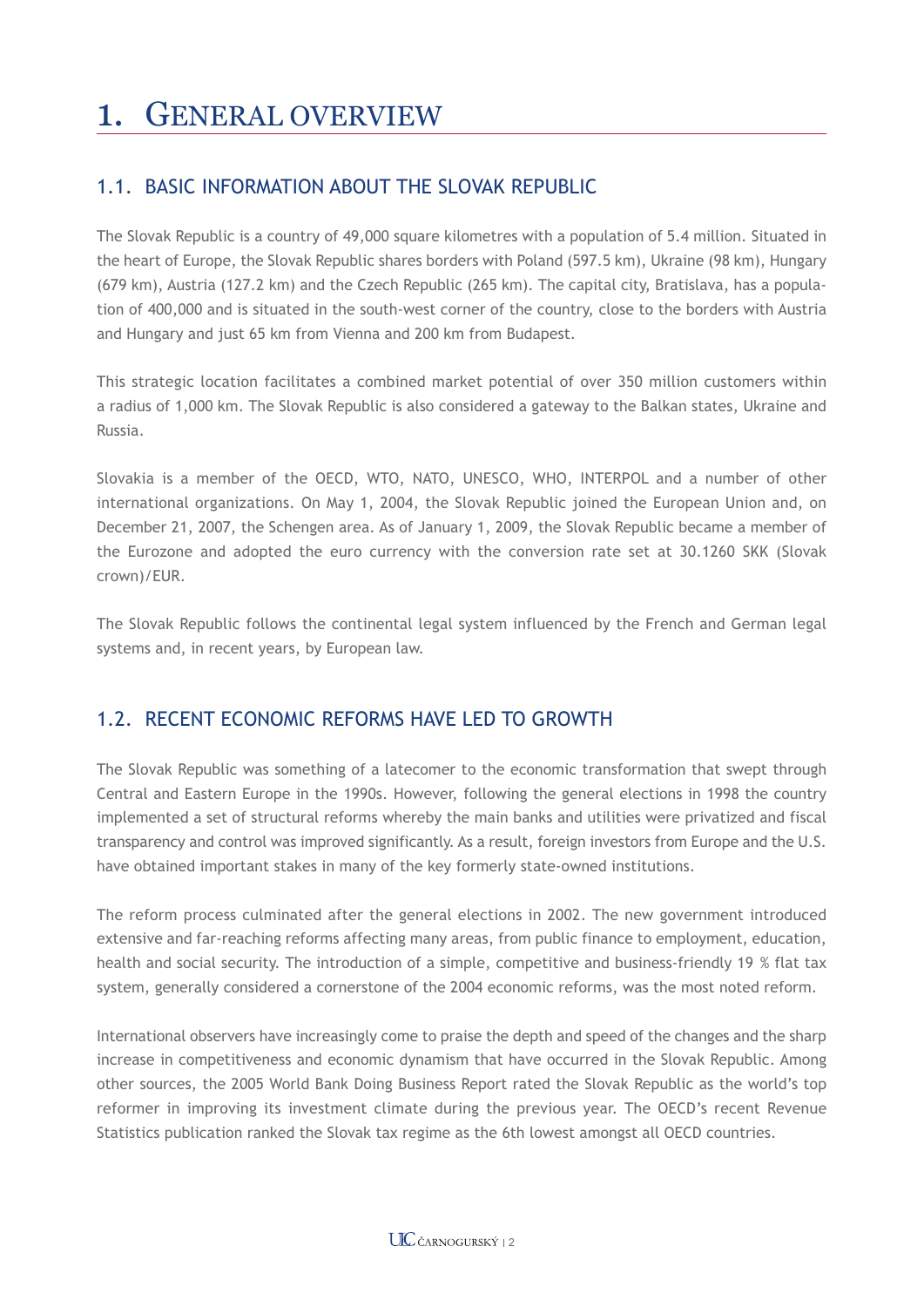In the last few years, the Slovak economy has followed a path of a robust growth, with the highest GDP growth in the region. Its GDP growth was above 8 % in 2006 and 2007, above 6 % in 2008, and is expected to remain at over 2 % in 2009.

## 2. THREE MAIN CONCERNS OF FOREIGN INVESTORS

## 2.1. BUSINESS FRIENDLY TAX SYSTEM

#### **2.1.1. Overview of the tax system**

The 2004 tax reform introduced a fairly competitive and business-friendly tax system. The most fundamental change was the introduction of the 19 % flat tax regime. Several taxes were abolished – inheritance and gift tax as of January 1, 2004, and real estate transfer tax as of January 1, 2005.<sup>1</sup> Furthermore, the taxation of dividends was abolished, regardless of whether the recipient or payer is an EU resident or not and regardless of the share of the parent in the subsidiary, as of January 1, 2004.

|  |  |  |  |  |  |  | TABLE 1: Basic tax rates in V4 countries |
|--|--|--|--|--|--|--|------------------------------------------|
|--|--|--|--|--|--|--|------------------------------------------|

|                      | <b>Slovakia</b> | Czech Republic     | <b>Hungary</b>       | Poland     |
|----------------------|-----------------|--------------------|----------------------|------------|
| Corporate Income Tax | 19%             | $20%$ <sup>2</sup> | $20 \%$ <sup>3</sup> | 19%        |
| Personal Income Tax  | 19%             | 15%                | $18 - 36 %$          | $18 - 32%$ |
| VAT                  | 19%             | 19%                | $20\%$ <sup>4</sup>  | 22%        |

The Slovak tax system comprises the following taxes: income tax (personal income tax, corporate income tax), VAT, excise duties, real-estate tax, motor vehicles tax, municipal taxes. Only income tax and VAT will be dealt with in this chapter, as they are the most relevant from the investor's point of view.

#### **2.1.2. Corporate income tax**

According to Article 2 of the Income Tax Act, corporate income tax is levied on legal persons provided their registered office or the place of their effective management is located in the Slovak Republic. The Income Tax Act defines the place of effective management as the place where the managerial and business decisions of statutory and supervisory bodies are adopted. The tax obligation of such legal persons is unlimited and they are, therefore, liable to pay tax on the income derived from Slovak sources and also

<sup>1</sup> Article 3 par. 2 letter a) and Article 12 par. 7 letter b) of the Act No. 595/2003 Coll. on Income Tax.

<sup>&</sup>lt;sup>2</sup> Tax rate will be reduced to 19 % from 2010.

 $3$  Tax rate itself is 16 %; however a 4 % solidarity tax is also payable resulting in the effective tax rate of 20 %.

<sup>4</sup> Tax rate will be changed to 23 % from July 2009.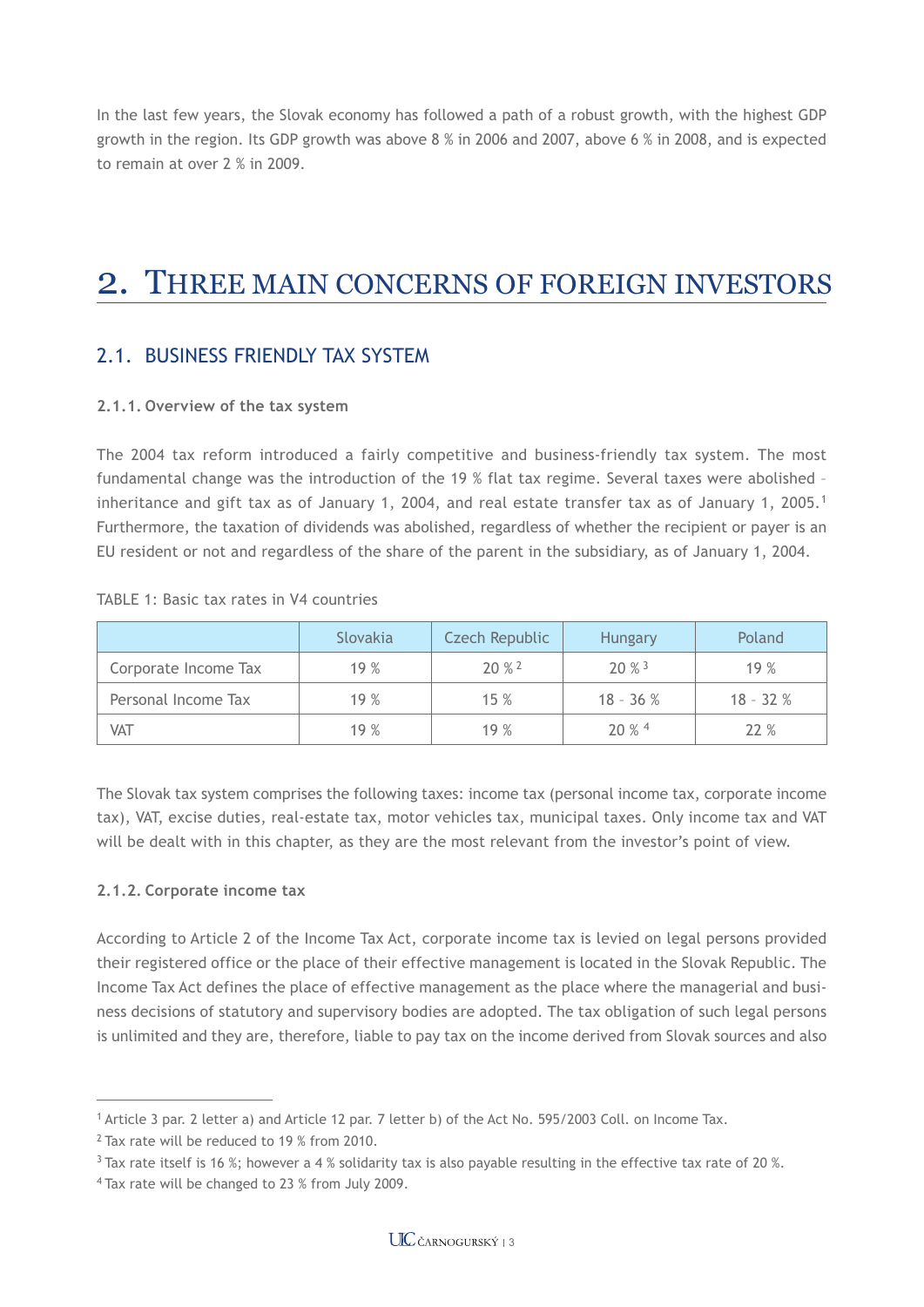on the income derived from sources abroad. Other entities such as permanent establishments<sup>5</sup> have only a limited tax obligation and are, therefore, liable to pay corporate income tax only on the income derived from Slovak sources. The tax year does not have to correspond to the calendar year.

Note that the Income Tax Act does not contain any particular provisions on group taxation. Each company must submit a separate tax return.

### **2.1.3. Personal income tax**

According to Article 2 of the Income Tax Act, personal income tax is levied on natural persons permanently residing in the Slovak Republic or physically present in the Slovak Republic for 183 days or more of a calendar year, either continuously or in total (Slovak tax residents). Slovak tax residents are liable to personal income tax on their worldwide income.

Other natural persons (Slovak tax non-residents) are liable for personal income tax on their Slovak sources of income only. This includes, for example, income from work carried out in the Slovak Republic, income paid by a Slovak company for performing a statutory function in a company or income from consulting services or similar activities carried out in the Slovak Republic.

### **2.1.4. Value added tax**

Value added tax is governed by the VAT Act<sup>6</sup>. Slovak taxable entities with their main office, place of business or establishment in Slovakia must register for VAT provided their turnover within the previous twelve calendar months exceeds EUR 35,000. Voluntary registration is also possible.

The VAT rate is 19 %. A reduced VAT rate of 10 % was introduced for medicaments and certain other medical and pharmaceutical products, books and music records as of January 1, 2008.

#### **2.1.5. Thin capitalization rules**

From January 1, 2010 thin capitalization rules, abolished by the 2004 tax reform, will be reintroduced. Thin capitalization rules apply to credits and loans provided between related parties.<sup>7</sup>

According to the new capitalization rules, interest on related parties' loans and credits exceeding six times the amount of a Slovak company's equity reported at the end of the preceding taxable period shall not qualify as tax deductible. These rules only apply if the Slovak entity's average annual related-party loan amount exceeds EUR 3,319,400.

<sup>5</sup> Article 16 par. 2 of the Income Tax Act defines a permanent establishment as a permanent place or facility being used either constantly or repeatedly by a foreign company carrying out business activities in the Slovak Republic. It can be either a branch that is registered in the Commercial Register or an unregistered unit that has no legal status. A permanent establishment is also constituted by an activity, place or facility through which a foreign company carries out one-off activities in the Slovak Republic for more than 6 months in any 12 consecutive months.

<sup>6</sup> Act No. 222/2004 Coll. on Value Added Tax.

 $<sup>7</sup>$  For the purpose of thin capitalization rules the parties are treated as related if the provider of the credit or the loan</sup> holds at least a 25 % direct or indirect participation in the share capital of the loan recipient or vice versa.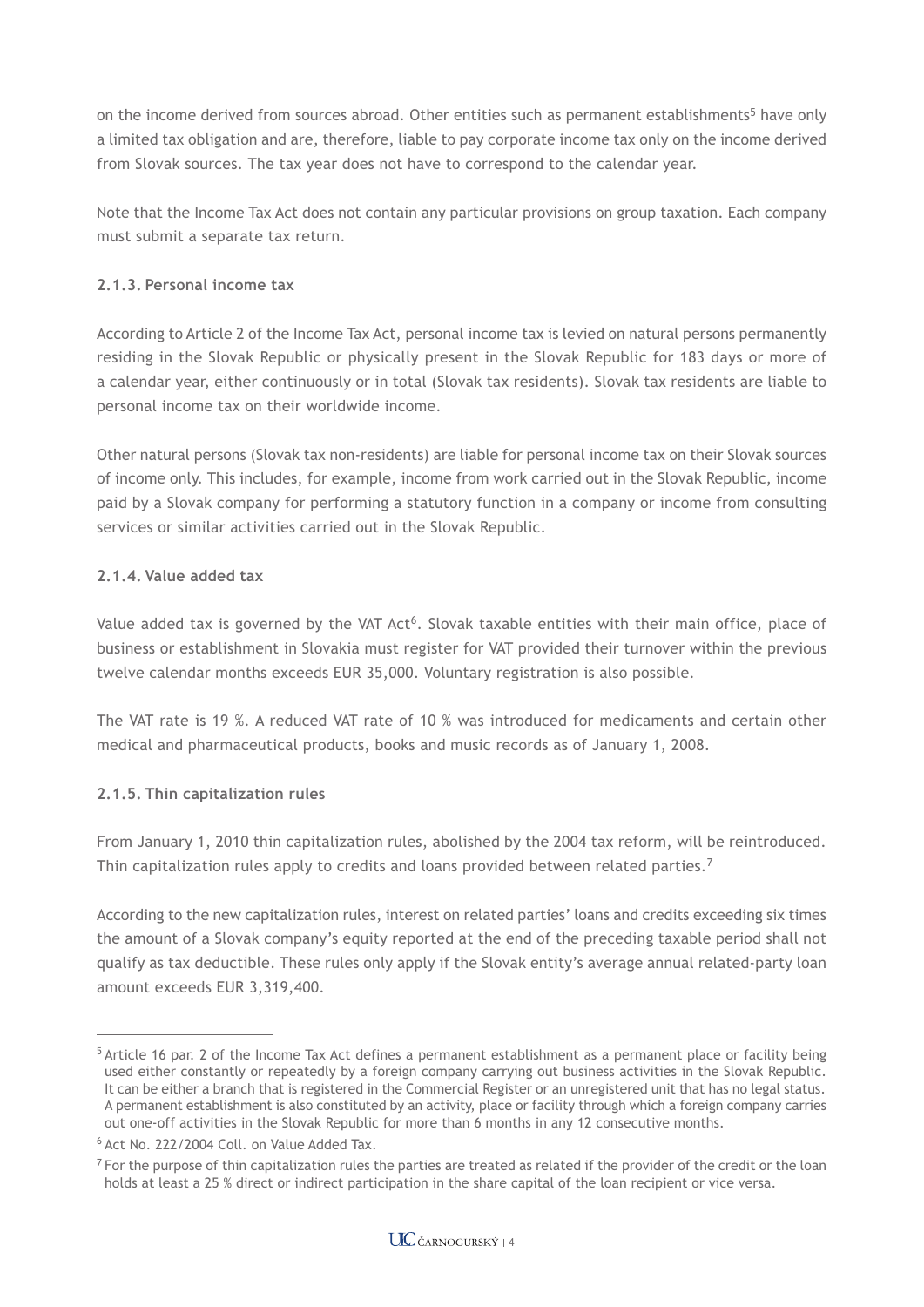#### **2.1.6. Transfer pricing**

According to Article 17 par. 5 of the Income Tax Act, prices between a Slovak entity and its foreign related party must be set at a fair market value for corporate income tax purposes. Otherwise, tax authorities have the right to adjust the tax base and impose penalties if they conclude that arms-length prices have not been respected.

Article 2 letters n) – r) of the Income Tax Act defines a foreign related party as a foreign party economically or personally related, or a foreign party otherwise connected. Note that such a relationship arises only in cases where the parties have established a business connection solely for the purpose of decreasing their tax base. An economic or personal relationship is defined as one party participating in the equity, control, or management of the other party, or a relationship between two parties which are under the common control or management of another party. Participation in equity or control means a higherthan-25 % direct or indirect participation in share capital or voting rights.

#### **2.1.7. Double taxation avoidance treaties**

A tax regime can be modified by double taxation avoidance treaties. To date, the Slovak Republic has concluded such treaties with 61 countries around the world.<sup>8</sup> Tax treaties generally follow the OECD Model Tax Convention.

## 2.2. ATTRACTIVE INVESTMENT INCENTIVES

#### **2.2.1. Investment incentives under EU law**

Investment incentives are without any doubt a serious argument in favour of the Slovak Republic. However, as an EU member country, the Slovak Republic must ensure compliance with EU rules.

One of the fundamental principles of EU law is the promotion of competition within the EU internal market. Therefore, EU Member States are prohibited from granting any incentives capable of distorting competition and affecting trade between Member States. The concept of state aid is very broad and covers a wide range of direct and indirect public incentives. Investment incentives which seek to attract foreign investors are therefore a priori perceived as distorting competition.

|  |  |  |  | TABLE 2: Percentage of investment which can be covered by investment incentives |  |
|--|--|--|--|---------------------------------------------------------------------------------|--|
|  |  |  |  |                                                                                 |  |

| <b>Bratislava</b> | $0\%$ <sup>9</sup> |
|-------------------|--------------------|
| Western Slovakia  | 40 %               |
| Central Slovakia  | 50%                |
| Eastern Slovakia  | 50 %               |

<sup>8</sup> Data as of January 20, 2009, from the Ministry of Finance of the Slovak Republic.

<sup>9</sup> This amount was changed from 10 % to 0 % as of January 1, 2009.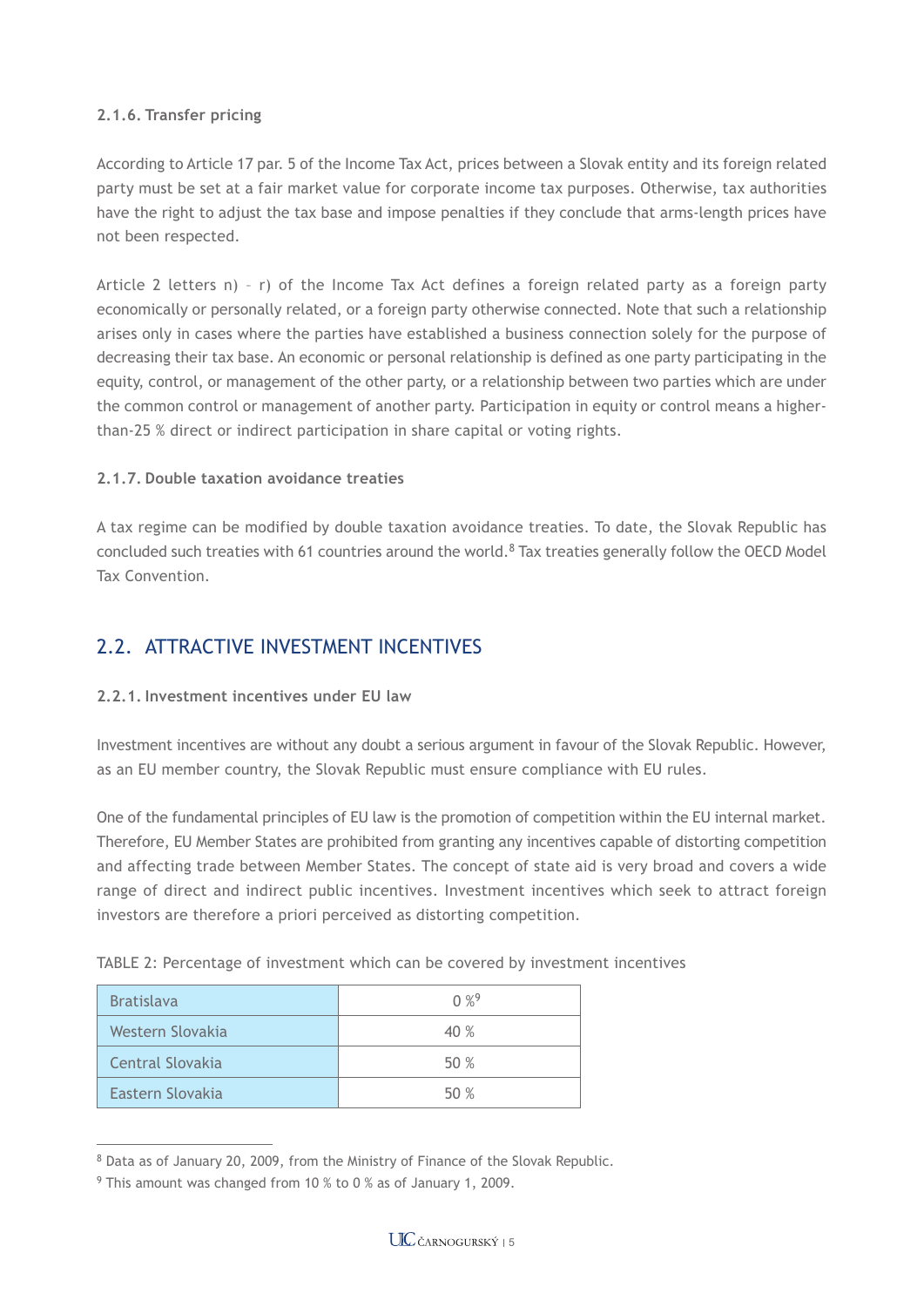However, the promotion of competition within the internal market is not the only relevant EU policy. The EU has set as an objective the improvement of the standard of living in poor regions and the elimination of regional disparities. This and other policies have led to a number of exemptions to the principle of prohibition of state aid. The key exemption for an investor is probably the exemption of aid to promote economic development in areas where the standard of living is abnormally low or where there is serious unemployment compared to the EU average. Regional aid differs from other categories of aid as it is restricted to specific geographical areas and specifically aims to encourage the economic development of those areas by providing support for investment and job creation.

As the granting of aid is linked to the region where the investment takes place, the Commission has determined which regions are entitled to receive aid and the amount of aid each of those regions may receive (see TABLE 2). The percentage of the investment incentive is increased by 10 % in the case of medium-sized enterprises<sup>10</sup> and by 20% in the case of small enterprises<sup>11</sup>. However in the case of large scale investments<sup>12</sup> this percentage is decreased depending on the size of the investment.

### **2.2.2. Investment incentives under Slovak law**

Until recently, the Slovak Republic has had a mostly unstructured approach to investment incentives. Generally, the type and the amount of incentives received and the conditions the investor had to meet to receive them were determined by negotiations between the government and the investor. Such a system provided a great deal of flexibility, attractive for investors wanting to structure their projects in a particular way, but lacked transparency and certainty.

On January 1, 2008, a new Investment Incentives Act<sup>13</sup> came to force. The Investment Incentives Act recognizes four basic categories of investment projects entitled to investment incentives: manufacturing, technology centres, centres of strategic services, and tourism. Within each category, investors can apply for the following investment incentives: a cash subsidy for the acquisition of long-term tangible and intangible assets, corporate income tax relief, contributions for newly created jobs, and the transfer of real estate at a reduced price.

According to Article 4 par. 1 of the Investment Incentives Act, investment incentives in the field of manufacturing may be granted only for setting up new production plants, extending existing plants or diversifying their outputs, or fundamentally changing the overall production process, and on condition that the investor makes an investment of at least EUR 26,555,135.10 into the acquisition of tangible or intangible assets.<sup>14</sup> Incentives can also be granted for the acquisition of new technological equipment provided they account for a minimum 60 % of the value of acquired tangible and intangible assets.

<sup>&</sup>lt;sup>10</sup> Enterprise with less than 250 employees and either annual turnover not exceeding EUR 50 million or annual balance sheet total not exceeding EUR 43 million.

<sup>&</sup>lt;sup>11</sup> Enterprise with less than 50 employees and annual turnover and/or balance sheet total not exceeding EUR 10 million.

<sup>&</sup>lt;sup>12</sup> Investment projects with eligible expenditures of at least EUR 50 million.

<sup>&</sup>lt;sup>13</sup> Act No. 561/2007 Coll. on Investment Incentives.

<sup>&</sup>lt;sup>14</sup> The amount is reduced to EUR 13,327,756.75 if the investment is directed at regions with an unemployment rate higher than the Slovak average and to EUR 6,638,783.77 (from April 1, 2009 to EUR 3,319,391.89) if the unemployment rate is at least 50 % higher than the average.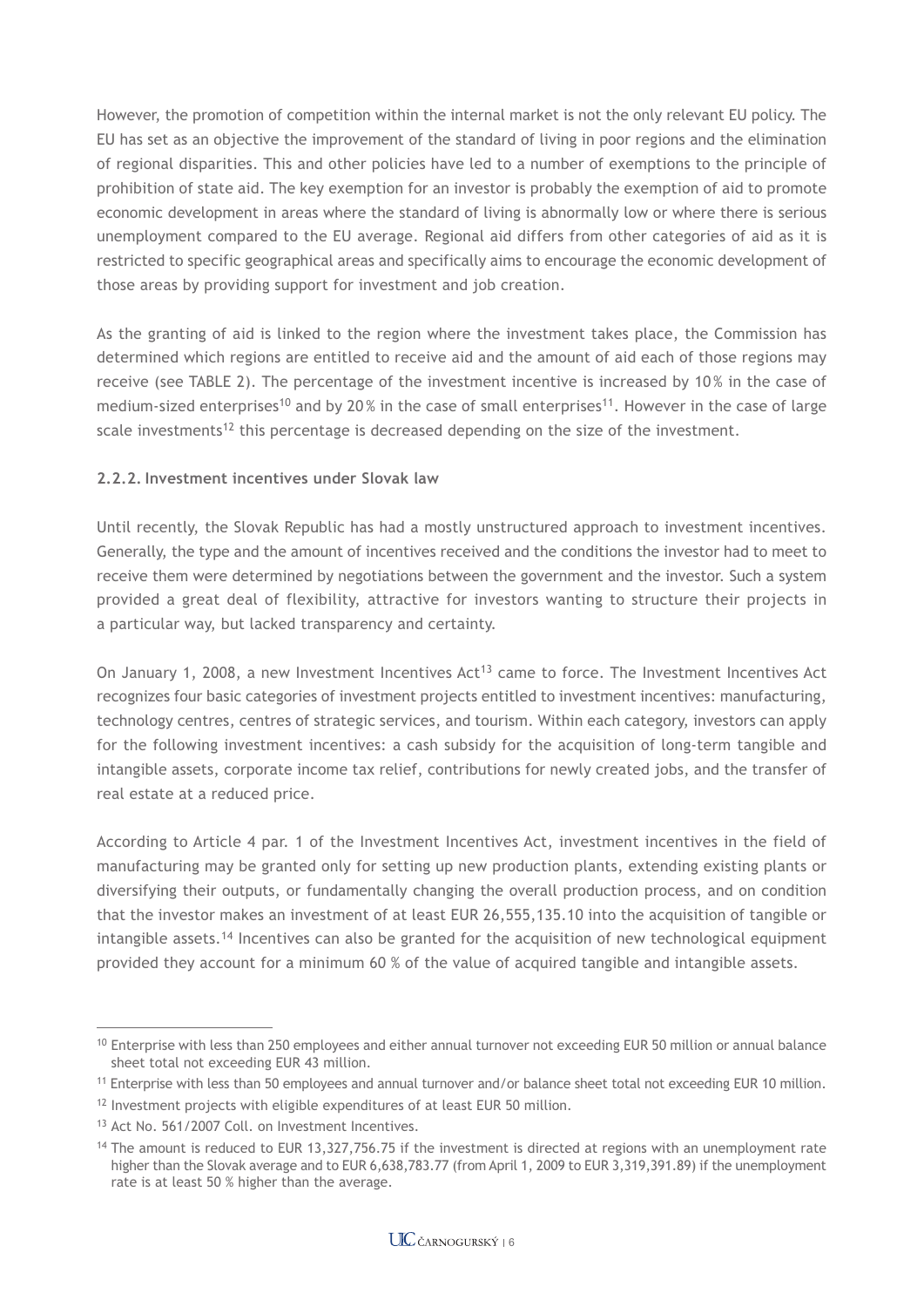In the case of technology centres investment incentives may be used only for the development of new technology centres, for the expansion of existing centres and on condition that the investor makes an investment of at least EUR 1,327,756.75 in the acquisition of tangible or intangible assets<sup>15</sup> and that at least 60 % of employees possess a university degree.

Other common conditions have to be met by the investor. At least 25 % of the investor's eligible costs must be financed from sources other than state aid. The investor must start business activities within three years of the date the state aid was granted. And the investor must retain assets that were acquired through investment aid for a period of at least five years.

## 2.3. LOW-COST AND SKILLED LABOUR FORCE

### **2.3.1. Labour force availability**

The Slovak Republic has a working population of 2.6 million, with a strong tradition in engineering and mechanical production. The unemployment rate was 9.6 % in 2008, the third highest in the European Union. When analyzing labour force availability in the Slovak Republic it is also necessary to take into consideration the more than 200,000 people who have left the country to work abroad.

Great regional disparities have developed in Slovakia regarding unemployment rates, with the lowest being in the more developed west of Slovakia (Bratislava, Trnava and Trencin regions) and the highest in central and eastern Slovakia (Banska Bystrica, Kosice and Presov regions). This phenomenon can be partially explained by the fact that the influx of FDI has been heavily concentrated in the western regions of the country. Bratislava alone absorbed 73.7 % of total FDI up to the end of December 2006. The industrial region of Zilina, which ranked second, only accounted for 13.4 % of total FDI.

|                | 2002 | 2003 | 2004 | 2005 | 2006 | 2007 | 2008 |
|----------------|------|------|------|------|------|------|------|
| Slovakia       | 18.7 | 17.6 | 18.2 | 16.3 | 13.4 | 11.1 | 9.6  |
| Czech Republic | 7.3  | 7.8  | 8.3  | 7.9  | 7.2  | 5.3  | 4.4  |
| Poland         | 20.0 | 19.7 | 19.0 | 17.8 | 13.9 | 9.6  | 7.1  |
| <b>Hungary</b> | 5.8  | 5.9  | 6.1  | 7.2  | 7.5  | 7.4  | 7.9  |

|  |  |  | TABLE 3: Unemployment rates in V4 countries (in %) |  |
|--|--|--|----------------------------------------------------|--|
|  |  |  |                                                    |  |

Source: Statistics Office of the European Communities

<sup>&</sup>lt;sup>15</sup> At least 50 % has to come from the investor's own resources.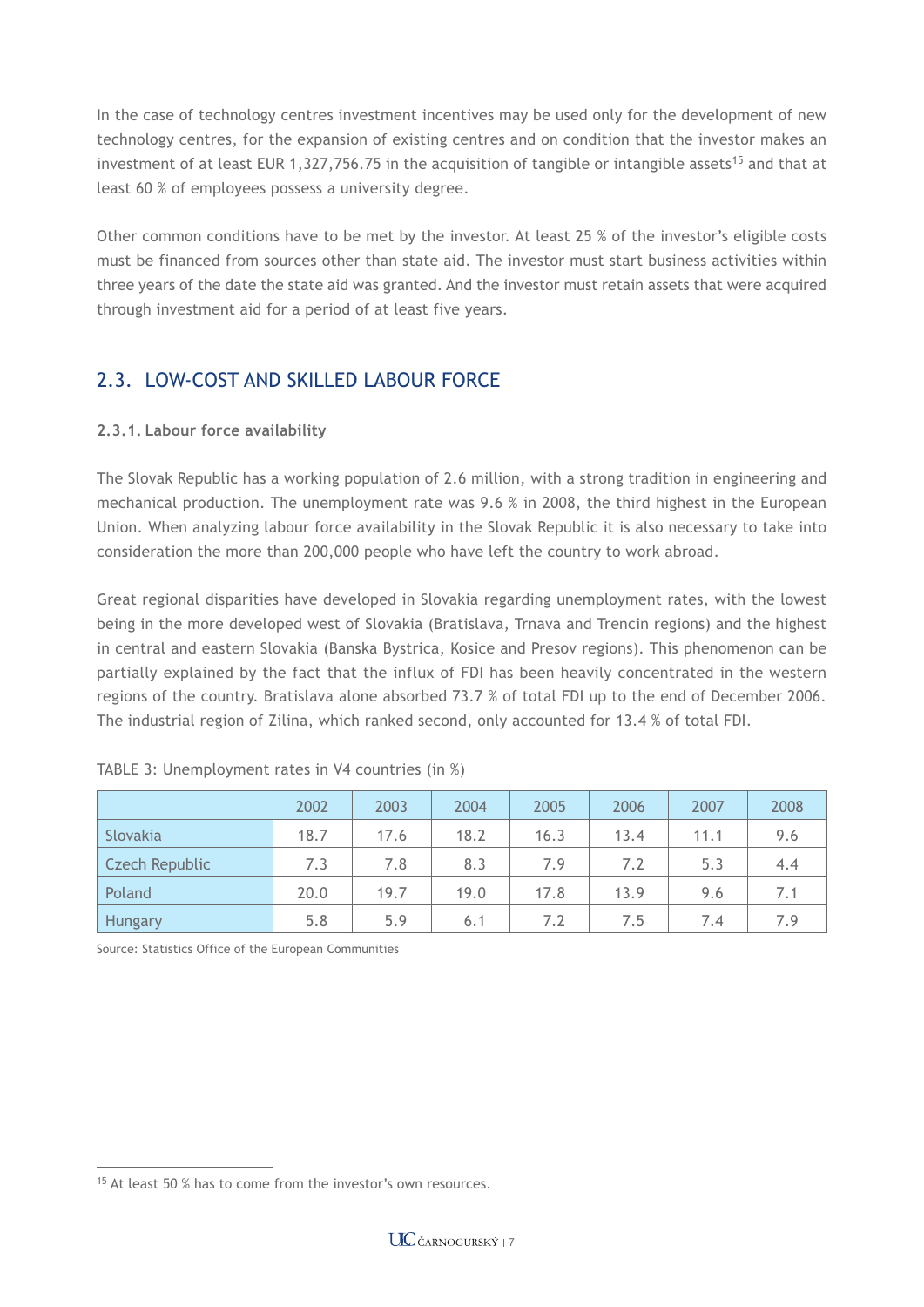|                           |      | Unemployment Rate (%) | <b>Available Employees</b> |        |  |  |
|---------------------------|------|-----------------------|----------------------------|--------|--|--|
|                           | 2006 | 2007                  | 2006                       | 2007   |  |  |
| <b>Bratislava Region</b>  | 4.3  | 4.2                   | 14,400                     | 14,100 |  |  |
| <b>Trnava Region</b>      | 8.8  | 6.5                   | 25,400                     | 18,700 |  |  |
| <b>Trencin Region</b>     | 7.1  | 5.7                   | 21,200                     | 16,700 |  |  |
| Nitra Region              | 13.2 | 10.7                  | 45,100                     | 37,400 |  |  |
| <b>Zilina Region</b>      | 11.8 | 10.1                  | 39,400                     | 33,600 |  |  |
| <b>B. Bystrica Region</b> | 21.1 | 20.0                  | 68,600                     | 64,900 |  |  |
| <b>Presov Region</b>      | 18.1 | 13.8                  | 68,000                     | 51,700 |  |  |
| <b>Kosice Region</b>      | 20.3 | 15.9                  | 71,300                     | 54,700 |  |  |

TABLE 4: Regional unemployment in the Slovak Republic for 2006 and 2007

Source: Statistics Office of the European Communities

#### **2.3.2. Labour costs**

Although productivity rates are similar within the V4 region (i.e. The Visegrad Four group, comprising the Czech Republic, Hungary, Slovakia and Poland.), labour in Slovakia is approximately 30 % cheaper than in the Czech Republic, Hungary and Poland and six times cheaper than in Western Europe.

|                       |      | EUR / hour |      | EUR / month |       |       |  |  |
|-----------------------|------|------------|------|-------------|-------|-------|--|--|
|                       | 2005 | 2006       | 2007 | 2005        | 2006  | 2007  |  |  |
| Slovakia              | 4.8  | 5.3        | 6.4  | 701         | 775   | 927   |  |  |
| Poland                | 5.6  | 6.0        | 6.8  | 818         | 889   | 997   |  |  |
| Hungary               | 6.1  | 6.3        | 7.1  | 944         | 947   | 1,055 |  |  |
| <b>Czech Republic</b> | 6.6  | 7.1        | 7.9  | 954         | 1,028 | 1,201 |  |  |
| France                | 29.3 | 30.3       | 25.3 | 4,296       | 4,382 | 3,220 |  |  |

TABLE 5: Labour costs in selected European Union countries

Source: Statistics Office of the European Communities

Great disparities exist in labour costs between particular Slovak regions, with the highest costs being in Bratislava and Kosice regions and lowest in Presov, Nitra and Banska Bystrica regions.

|                           | EUR / hour |      |      |      | EUR / month |      |      |      |  |
|---------------------------|------------|------|------|------|-------------|------|------|------|--|
|                           | 2005       | 2006 | 2007 | 2008 | 2005        | 2006 | 2007 | 2008 |  |
| Bratislava Region         | 5.6        | 6.5  | 7,6  | N/A  | 827         | 951  | 877  | 944  |  |
| <b>Trnava Region</b>      | 4.2        | 4.8  | 6,1  | N/A  | 627         | 698  | 636  | 676  |  |
| <b>Trencin Region</b>     | 4.2        | 4.7  | 5,7  | N/A  | 610         | 676  | 583  | 630  |  |
| Nitra Region              | 4.0        | 4.3  | 5,1  | N/A  | 587         | 616  | 551  | 606  |  |
| <b>Zilina Region</b>      | 4.2        | 4.6  | 5,8  | N/A  | 603         | 668  | 589  | 646  |  |
| <b>B. Bystrica Region</b> | 4.1        | 4.4  | 5,3  | N/A  | 606         | 628  | 560  | 600  |  |
| <b>Presov Region</b>      | 3.8        | 4.1  | 5,0  | N/A  | 554         | 590  | 498  | 546  |  |
| <b>Kosice Region</b>      | 4.9        | 5.4  | 6, 5 | N/A  | 689         | 779  | 628  | 672  |  |

TABLE 6: Regional labour costs in the Slovak Republic

Source: Statistics Office of the Slovak Republic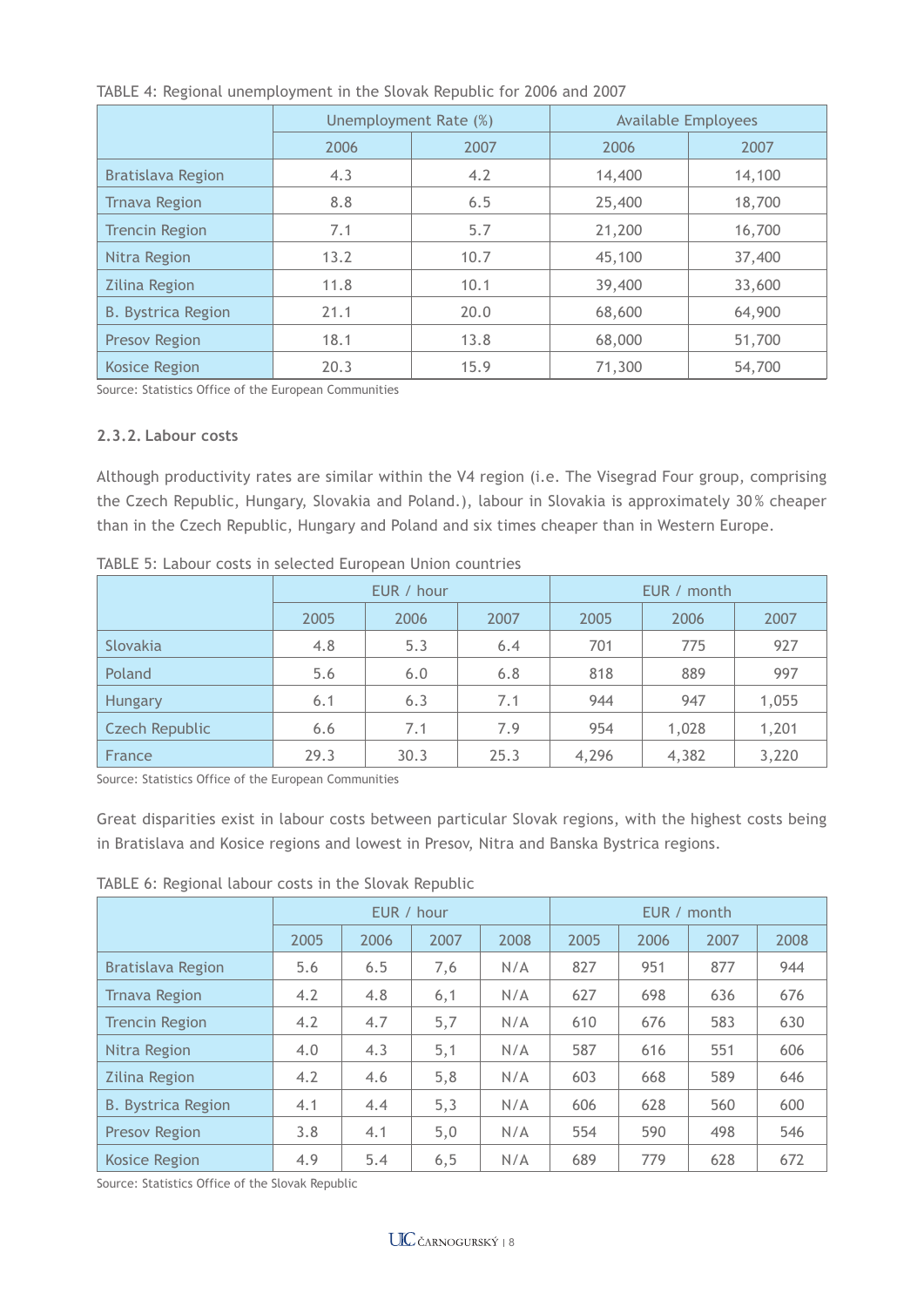#### **2.3.3. Labour law overview**

According to Article 42 par. 1 of the Labour Code<sup>16</sup>, employment relations shall be established by written employment contracts between an employer and employees. Besides an employment contract, the Labour Code recognizes three other contract types: work performance contract<sup>17</sup>, work activities contract<sup>18</sup> and temporary student job contract. These contracts are of minor importance and therefore will not be dealt with in this chapter.

An employment contract can be concluded either for a definite or an indefinite period of time. A fixedterm contract may be concluded cumulatively for a maximum of three years and can be extended or concluded again only once, while not exceeding three years.19 A probationary period of three months may be agreed to in the employment contract and may not be prolonged. Within the probationary period, both employer and employee may terminate the employment contract for any reason whatsoever, or without stating any reason.

According to Article 85 par. 5 of the Labour Code, the maximum weekly working time is 40 hours, although in some particularly arduous or hazardous occupations the figure may be lowered to 33.5 hours. Overtime work shall not exceed 8 hours per week and 150 hours in a calendar year.

According to Article 59 par. 1 of the Labour Code, an employment contract can be terminated subject to the mutual agreement of the parties, immediate termination or termination by notice.

According to Article 68 par. 1 of the Labour Code, the employer may terminate an employment contract immediately only in the event that the employee in question has been convicted of an intentional criminal act or a serious breach of discipline. The opportunities for an employee to terminate an employment contract immediately are limited to exceptional circumstances.

Both an employee and an employer can terminate an employment contract by written notice within the statutory notice period of at least 2 months. An employee may give notice to an employer for any reason whatsoever, or without giving any reason. By contrast, an employer may only give notice to an employee for one of the reasons expressly stipulated in the Labour Code. Article 63 stipulates the following reasons:

- a) Employer's business or part thereof is wound up or relocated;
- b) Employee is made redundant by virtue of a change in duties, technical equipment, reduction in the number of employees with the aim of increasing work efficiency, or other organisational changes;
- c) According to medical assessment, the employee has lost the ability to perform his/her previous work due to his/her health conditions;

<sup>16</sup> Act No. 311/2001 Coll. the Labour Code.

<sup>&</sup>lt;sup>17</sup> According to Article 226 of the Labour Code the work performance contract may be concluded only for performance of a specific work or work task and only on condition that the anticipated extent of work does not exceed 300 hours in a calendar year.

 $18$  According to Article 228a of the Labour Code the work activities contract may be concluded only if work activities do not exceed 10 hours per week.

<sup>&</sup>lt;sup>16</sup> Fixed term contracts may be concluded or extended for a period longer than 3 years only if specific conditions stipulated in Article 48 par. 4 - 6 of the Labour Code are met.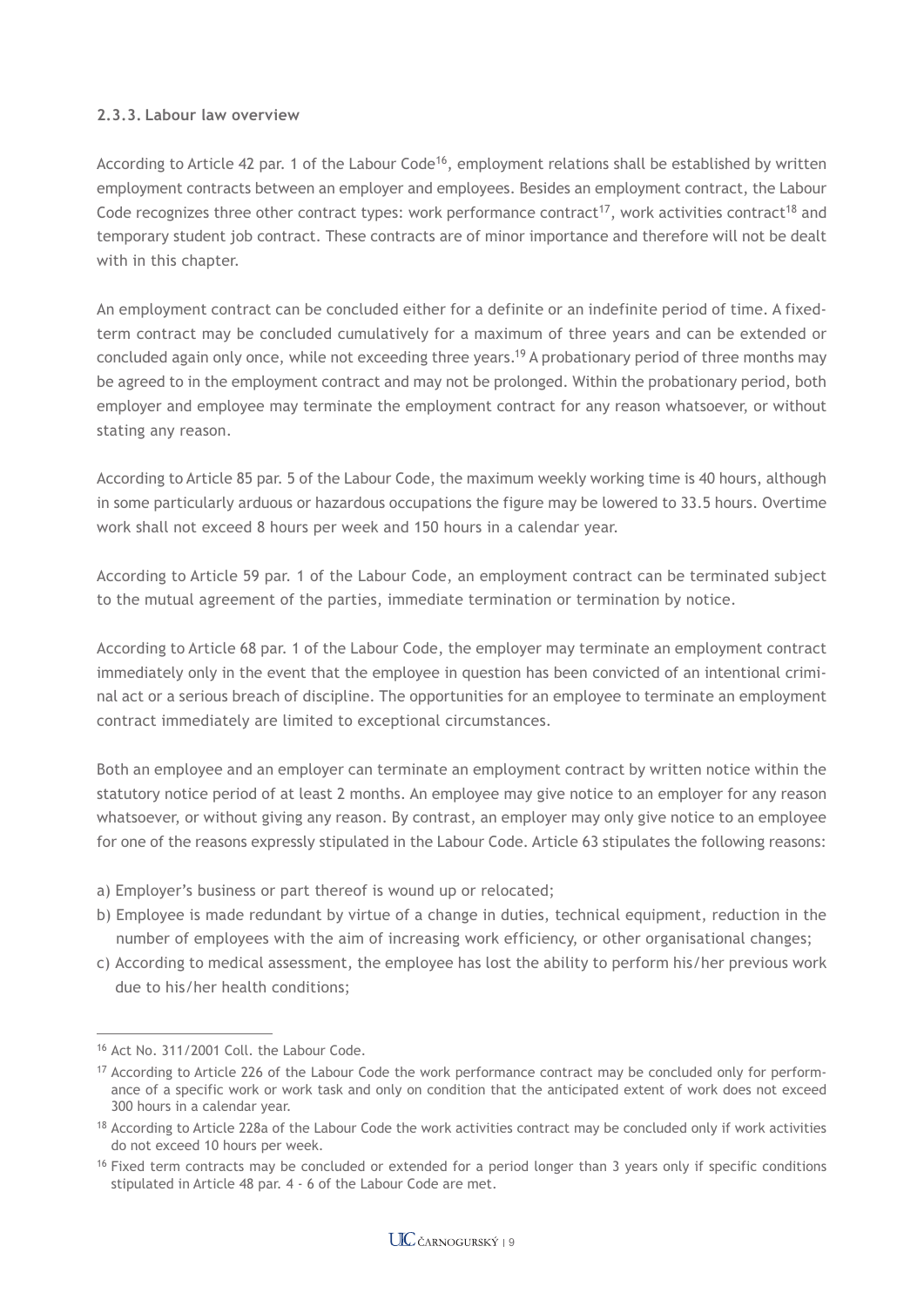- d) Employee does not meet legal requirements for due performance of the agreed work;
- e) Employee does not duly fulfil his/her work tasks, even though he/she was instructed by the employer in writing to rectify the insufficiencies;
- f) Employee commits a serious breach of discipline;
- g) Employee commits ongoing but less serious breaches of discipline.

Collective redundancy is defined by the law as a situation where an employer terminates an employment relationship for reasons a) and b) as stated above with at least 20 employees over a period of 90 days. The employer is obliged to negotiate collective redundancies with trade unions, or directly with the employees concerned in the case that no trade unions exist, as well as with the National Employment Office and provide them with written information on the reasons, structure and time schedule of the collective redundancies and number of employees concerned.

According to Article 76 par. 1, an employee is entitled to a severance payment amounting to at least double their average monthly salary, but only if their employment relationship has been terminated due to the reasons given under letters a) - c) above. An employee who has worked for an employer for at least five years is entitled to a severance payment of at least three times the amount of his average monthly salary.

The Labour Code enables employers, on the grounds of objective operational reasons, to use temporary employees assigned to them by the Agency for Temporary Employment. Under the temporary assignment regime, the employer does not have a direct employment contract with the employees. The employees are employed by the Agency for Temporary Employment and subsequently assigned to the employer for an agreed time period. This regime is used by a number of investors during high-season periods to meet increased production targets.

## 3. STARTING A BUSINESS

## 3.1. ESTABLISHING A LIMITED LIABILITY COMPANY

Investors entering the Slovak market may choose between several corporate forms introduced either by the Commercial Code20, such as limited-liability company, joint-stock company, general partnership and limited partnership, or by EU law, such as European company<sup>21</sup>. A limited-liability company (in Slovak: spoločnosť s ručením obmedzeným; abbreviation: s.r.o.) is the most commonly used corporate form and therefore is dealt with in detail in this chapter.

There are no limitations on foreign investors when it comes to setting up companies. A foreign natural and legal person may establish any form of company either together with other foreign or Slovak persons or alone as a sole shareholder. In this respect, foreign natural and legal persons enjoy the same rights and bear the same obligations as Slovak persons and may not be discriminated against.

<sup>20</sup> Act No. 513/1991 Coll. the Commercial Code.

<sup>&</sup>lt;sup>21</sup> Council Regulation (EC) No 2157/2001 of October 8, 2001 on the Statute of a European company (SE).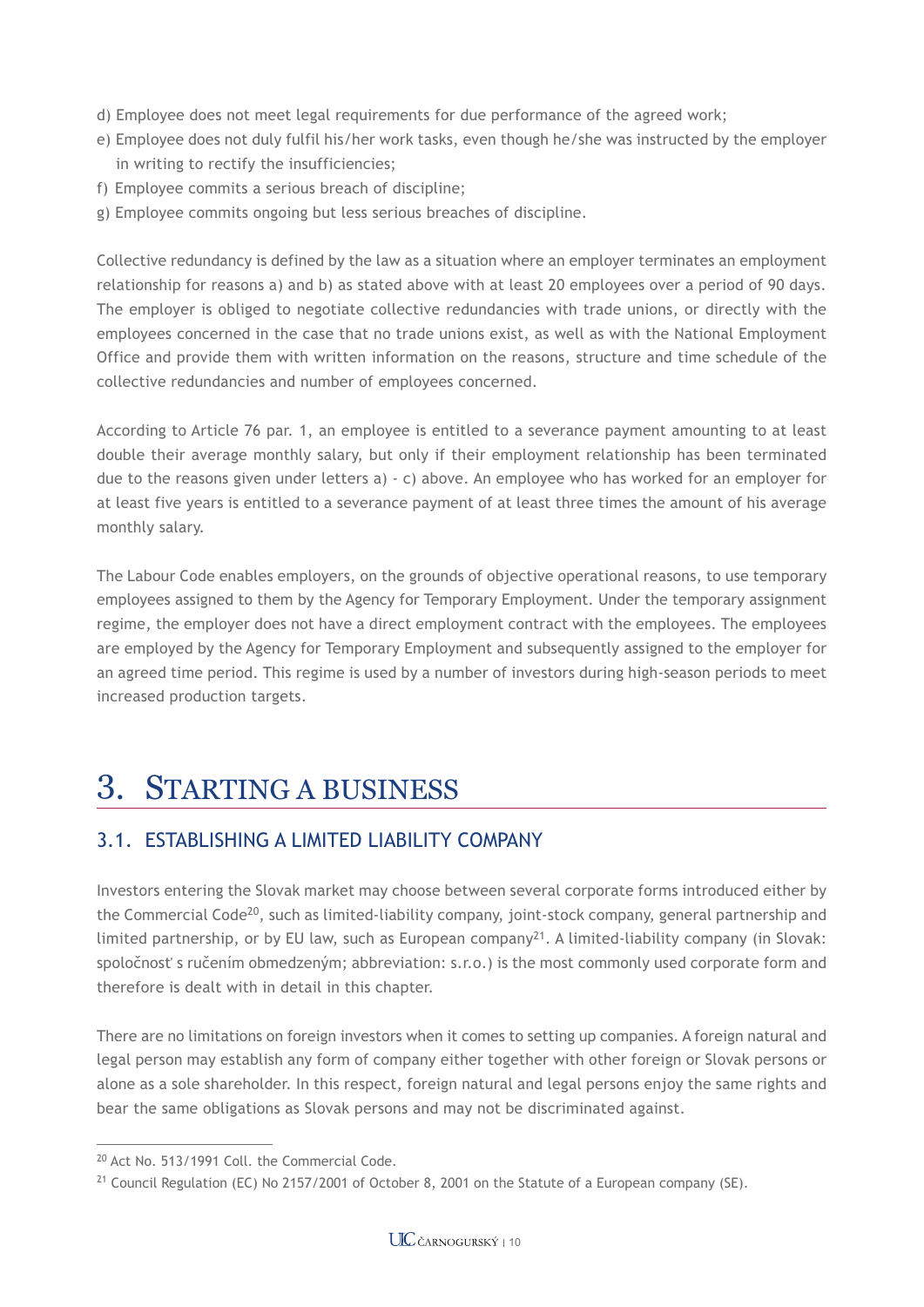According to Article 108 of the Commercial Code, a minimum registered capital of EUR 5,000 is required. Article 111 par. 1 requires that at least 50 % of the registered capital is paid before filing the proposal for registration of the company in the Commercial Register.

A limited liability company may be established by a sole shareholder irrespective of whether they are a legal or a natural person. Two restrictions exist in this regard. Firstly, a company owned by a sole shareholder must not be a sole shareholder in another limited liability company. Secondly, a natural person must not be a sole shareholder in more than three companies. The maximum number of shareholders is limited to 50.

The corporate bodies of a limited liability company are the shareholders' meeting, executive director and supervisory board.

A shareholders' meeting is composed of all shareholders and decides on all major issues including the appointment and dismissal of the executive director, modification of the statutes and memorandum of association, increases and decreases in the registered capital, etc. The Commercial Code contains detailed regulations on how individual sessions are to be convened and organized.

An executive director is a statutory representative of the company. The company may have several executive directors. Only a natural person can be appointed as an executive director. In the event that there are several executive directors, each of them is entitled to act individually on behalf of the company unless stipulated otherwise in the memorandum of association.

Establishment of a supervisory board is optional. The participants may decide to establish a supervisory board in the Memorandum of Association. The supervisory board must be composed of at least three members appointed by the shareholders' meeting.

The process of establishing a limited liability company is relatively simple and takes about 3 weeks. Signing of the memorandum of association is followed by the acquisition of the necessary trade licences and finally by registration of the company in the Commercial Register of the competent district court. It is important to stress that a limited liability company acquires legal personality status upon its registration in the Commercial Register.

Note that no restrictions are imposed on the import and export of capital, and repatriation payments may be made in any currency.<sup>22</sup> According to Article 8 of the Foreign Exchange Act, the National Bank of Slovakia has to be notified by foreign exchange residents and branches of non-residents about any collections, payments and transfers relating to direct investments, loans and securities abroad and in relation to non-residents as well as about the establishment of accounts abroad and balances thereof.

<sup>&</sup>lt;sup>22</sup> Article 7 of the Act No 202/1995 Coll. the Foreign Exchange Act.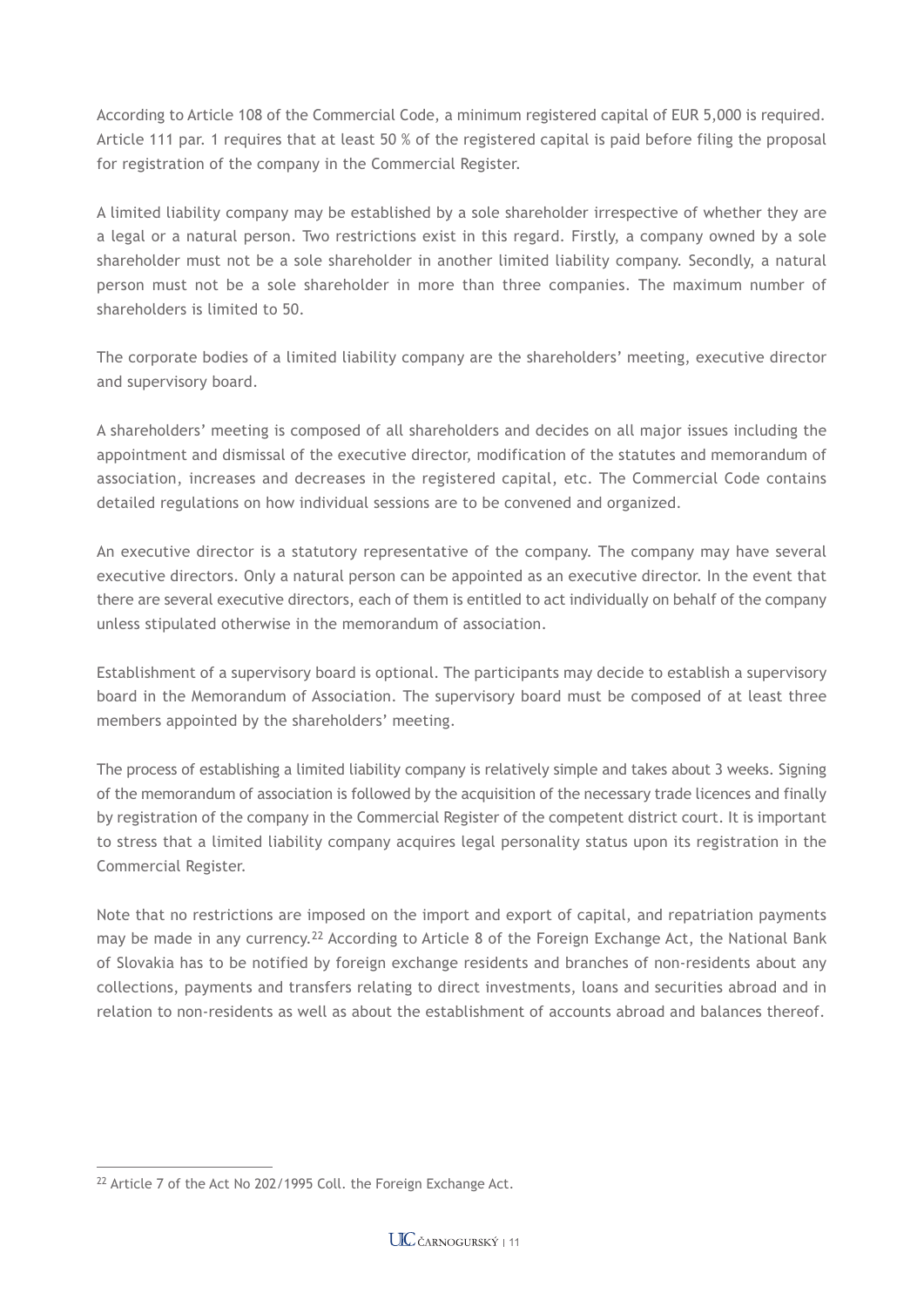## 3.2. ESTABLISHING BUSINESS PREMISES

#### **3.2.1. Purchase of real estate**

The Roman principle of "superficies solo cedit" is not reflected in the Slovak legal system. As a result, land and buildings can be acquired separately by different entities.

The Civil Code specifies several possible ways of acquiring the title to real estate, such as a written contract, inheritance, the decision of a public authority, or by other means stipulated in the law. In most cases, real estate is acquired on the basis of a written contract. It is important to note that in the case of a written contract the title is acquired only upon constitutive registration in the Land Register. The registration procedure takes a minimum of 15 days.

Registration in the Land Register is binding unless proven otherwise. It is therefore possible for anybody to claim "real" ownership of a property, even though there is a valid registration of the title in the Land Register. To avoid any difficulties it is recommended that purchasers undertake a detailed due diligence of title transfers during the previous 10 years as this period corresponds to the 10-year ownership prescription period.

According to a general principle introduced as of May 1, 2004 by Article 19a par. 1 of the Foreign Exchange Act, foreign natural and legal persons may acquire real estate in the Slovak Republic without any limitations. The only exception applies to land that is owned solely by the Slovak Republic, and agricultural and forest land. For citizens of other EU Member States a 7-year transition period for acquisition of forest and agricultural land applies.

#### **3.2.2. Lease of business premises**

Foreign natural and legal persons are not limited in their freedom to lease real estate in the Slovak Republic. Only lease contracts for more than five years are registered in the Land Register. It is important to stress that non-residential premises can only be leased for the purpose designated in the use permit.

#### **3.2.3. Construction and reconstruction**

According to Slovak law, structures may be erected only after the acquisition of a building permit issued by a competent Building Authority (usually the municipal office in the territory in which the structure is going to be erected). Such a permit may be applied for by the owner of the land on which the structure will be built or by another person having special rights to the land resulting from a lease contract or easement.

The building procedure has three separate stages: zoning permit, building permit and use permit. Under certain conditions the zoning and buildings permit may be joined in a single procedure.<sup>23</sup>

 $^{23}$  Article 39a par. 4 of the Building Act; this applies in the case of minor construction and structures in areas where there is a zoning plan.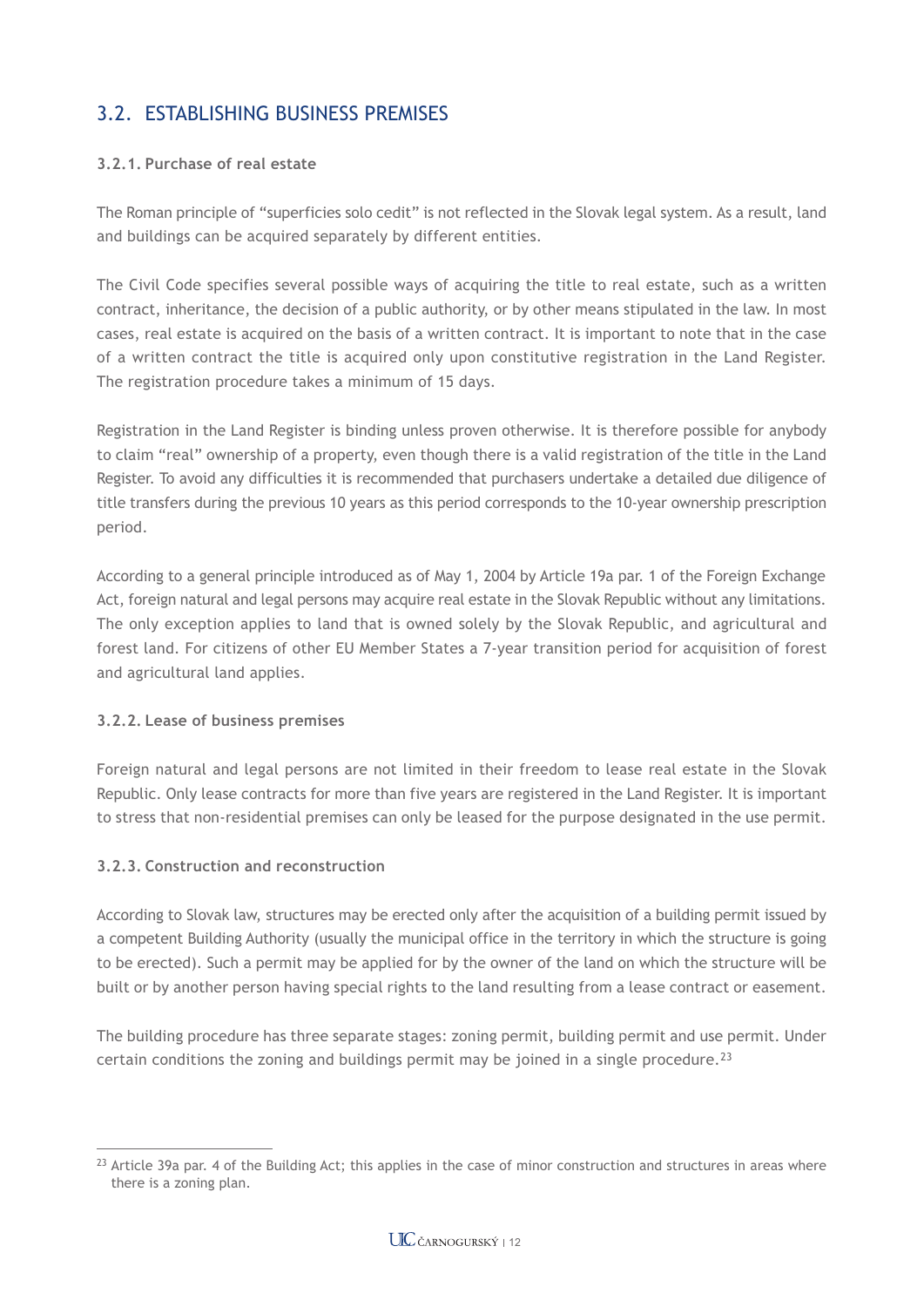During the zoning permit procedure, the Building Office considers whether a particular structure with generally defined parameters can be erected in a particular area. The zoning permit is issued on the basis of and must comply with the zoning plan prepared by the municipalities and state authorities. Other specific studies might be required by the Building Office during or before the procedure.

In the building permit procedure the Building Office undertakes in-depth examination of the project documentation. Architectural designs are part of the project documentation and must fully comply with the zoning permit issued in the previous stage.

Note that before zoning and building permits are issued, the Building Office canvasses the opinions of a large number of diverse public authorities. If any of these authorities object, it may significantly complicate the procedure. The procedure might further be complicated by objections and appeals from the owners of neighbouring land and buildings, as they are parties to the building permit procedure. Once a building permit is obtained, construction work may begin. After construction work is terminated, a use permit must be applied for. According to Slovak law, structures may not be used without a valid use permit. The entire zoning and building permit procedure takes approximately 6 to 12 months depending on different factors and possible complications.

If specific structures designated for the performance of activities could have significant impact on the environment, an Environmental Impact Assessment (EIA) may be required by the law.<sup>24</sup> An EIA is a fairly complicated administrative procedure and takes approximately 18 months. Please note that if an EIA is required by law, it is not possible to apply for a zoning permit without a final opinion, the final document issued at the end of an EIA.

# 4. CLOSING A BUSINESS

## 4.1. GENERAL OVERVIEW

The Commercial Code provides foreign investors who wish to terminate their business activities in the Slovak Republic with several exit mechanisms. The first and perhaps the easiest method is the transfer of business shares in the Slovak company to another legal or natural person. A foreign investor may also decide to dissolve the Slovak company with liquidation or without liquidation, depending on whether the company has any assets. It is important to note that a bankruptcy procedure is always followed by the dissolution of the company with liquidation or without liquidation depending on whether the company has any assets. According to Article 68 par. 1 of the Commercial Code, a company ceases to exist on the date of its deletion from the Commercial Register of the competent district court.

 $24$  Act No. 24/2006 Coll. on Environmental Impact Assessment; the list of activities where an EIA is required can be found in Annex 8 of the act.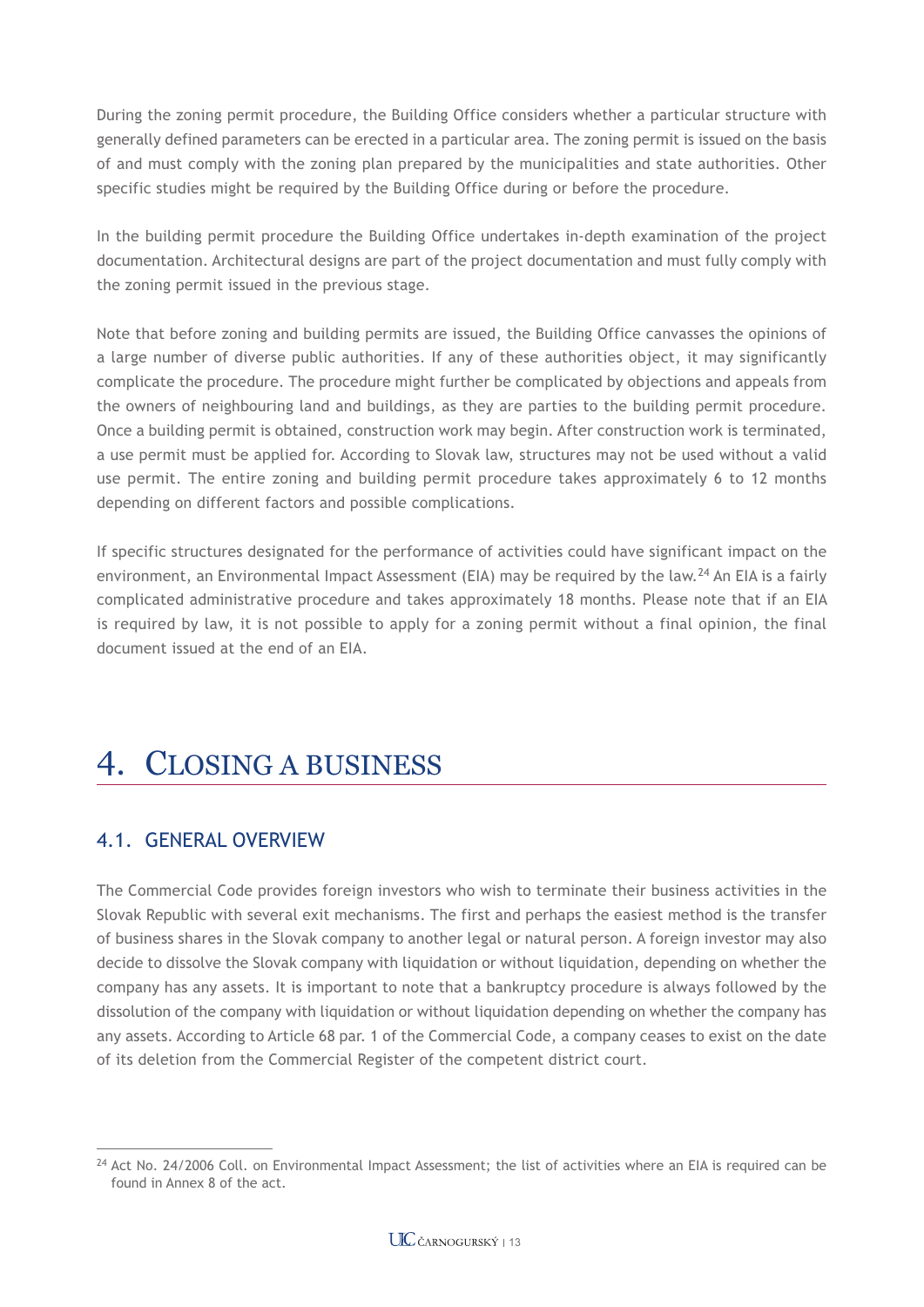As the Limited Liability Company is the most commonly used corporate form, exit mechanisms for this corporate form will be dealt with in the following chapters.

## 4.2. TRANSFER OF BUSINESS SHARES

Unless stipulated otherwise in the Memorandum of Association, a shareholder may transfer his business share in a company to another shareholder of the same company only after the approval of a shareholders' meeting. Transfer of a business share to a third party is more complicated. According to Article 115 par. 2 of the Commercial Code, a shareholder may transfer his business share to a third party only if the Memorandum of Association allows such a transfer. It is therefore recommended that such a provision be taken into consideration when drafting the Memorandum of Association. A written contract is required and the signatures of the parties must be certified by a notary public.

## 4.3. DISSOLUTION OF A COMPANY

### **4.3.1. Dissolution of a company without liquidation**

Dissolution of a company without liquidation takes place if the Slovak company does not have any assets. In such a case the company must file an application for its deletion from the Commercial Register before the competent district court. The application must be accompanied by a resolution of the shareholders' meeting on the dissolution of the company.

Dissolution of a company without liquidation is also possible if an application for bankruptcy procedure was rejected due to lack of assets or there were no assets left in the Slovak company once the bankruptcy procedure was terminated. In this case the bankruptcy court submits a valid and effective bankruptcy decision to the competent district court which subsequently deletes the company from the Commercial Register.

Dissolution of a company without liquidation is also possible if the assets and liabilities of the Slovak company were transferred to its legal successor. According to Article 69 of the Commercial Code, assets and liabilities are transferred to the legal successor in the case of a merger (in Slovak: zlúčenie), a takeover (in Slovak: splynutie) or a split (in Slovak: rozdelenie). In the case of a merger, the assets of one or more dissolved companies are transferred to another already existing company which becomes the legal successor of the dissolved companies. In the case of a take-over, the assets of at least two dissolved companies are jointly transferred to a newly established company which becomes the legal successor of the dissolved companies. In the case of a split, the assets of one or several dissolved companies are divided and transferred to several other companies.

The law requires that draft merger contracts, take-over contracts and splits are approved by shareholders' meetings of the participating companies. An application for deletion of a dissolved company from the

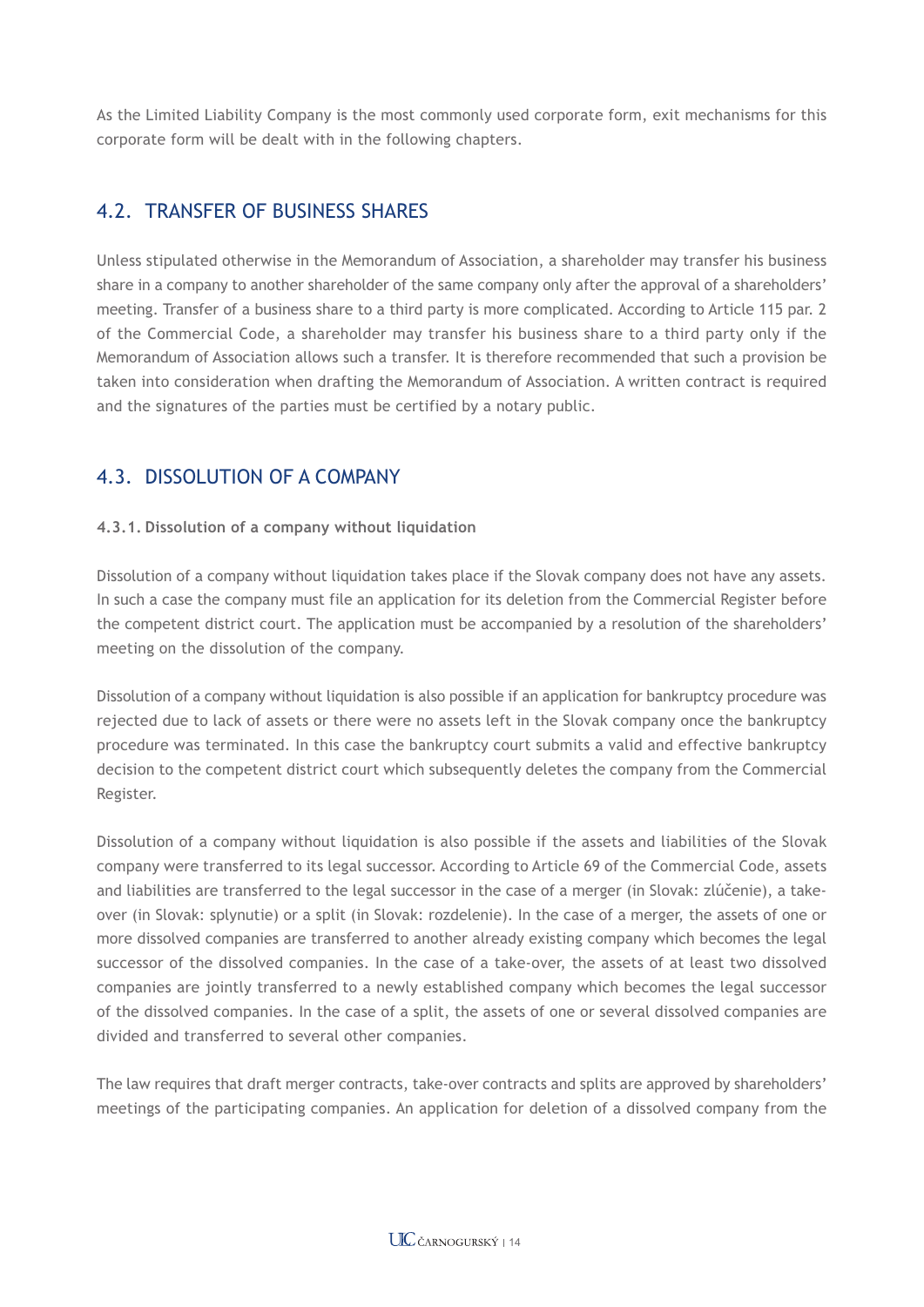Commercial Register or an application for the registration of a merger, a take-over or a split in the Commercial Register must be submitted jointly by all participating companies.

### **4.3.2. Dissolution of a company by liquidation**

Dissolution of a company by liquidation takes place if the assets of the company have not been transferred to its legal successor and there are no reasons for a bankruptcy procedure to be initiated. The main objective of liquidation is to settle all the economic relationships of a company in a definite way.

A company enters liquidation on the date of the adoption of its shareholders' decision to dissolve the company. The power to act on behalf of the company is transferred from the executive director to the liquidator appointed by the shareholders' meeting. The liquidator must notify all creditors of the company about the commencement of liquidation and must publish this information in the Commercial Bulletin together with a call for creditors to notify their claims against the company within a period of at least 3 months. Once the claims are satisfied, remaining assets are divided between the shareholders on the basis of the shareholders' meeting resolution. Subsequently, the liquidator must apply for the deletion of the company from the Commercial Register before the relevant district court.

## 5. DISPUTE RESOLUTION

## 5.1. ARBITRATION

#### **5.1.1. Domestic arbitral awards**

In the Slovak Republic, arbitration is governed by the Arbitration  $Act^{25}$ , which is based on the United Nations Commission on International Trade Law (UNCITRAL) Model Law of 1985.

According to the Arbitration Act, parties may agree in an arbitral clause to the contract or in an arbitration agreement to submit to arbitration all or any differences which have arisen or may arise between them in respect of a defined legal relationship, whether contractual or not. The law requires such an agreement to be in writing, under sanction of invalidity. The absence of a written agreement may be rectified by a joint declaration of the parties before the arbitration tribunal prior to the beginning of a procedure at the latest.

According to Article 1 par. 2 of the Arbitration Act, only disputes that can be resolved by a settlement before a court can be decided by arbitration. The law specifies disputes that are expressly excluded from arbitration, such as disputes arising in connection with the ownership and other proprietary rights concerning immovable property, the personal status of private persons, enforcement of judgments and bankruptcy and restructuring procedures.

<sup>25</sup> Act No 244/2002 Coll. on Arbitration Procedure.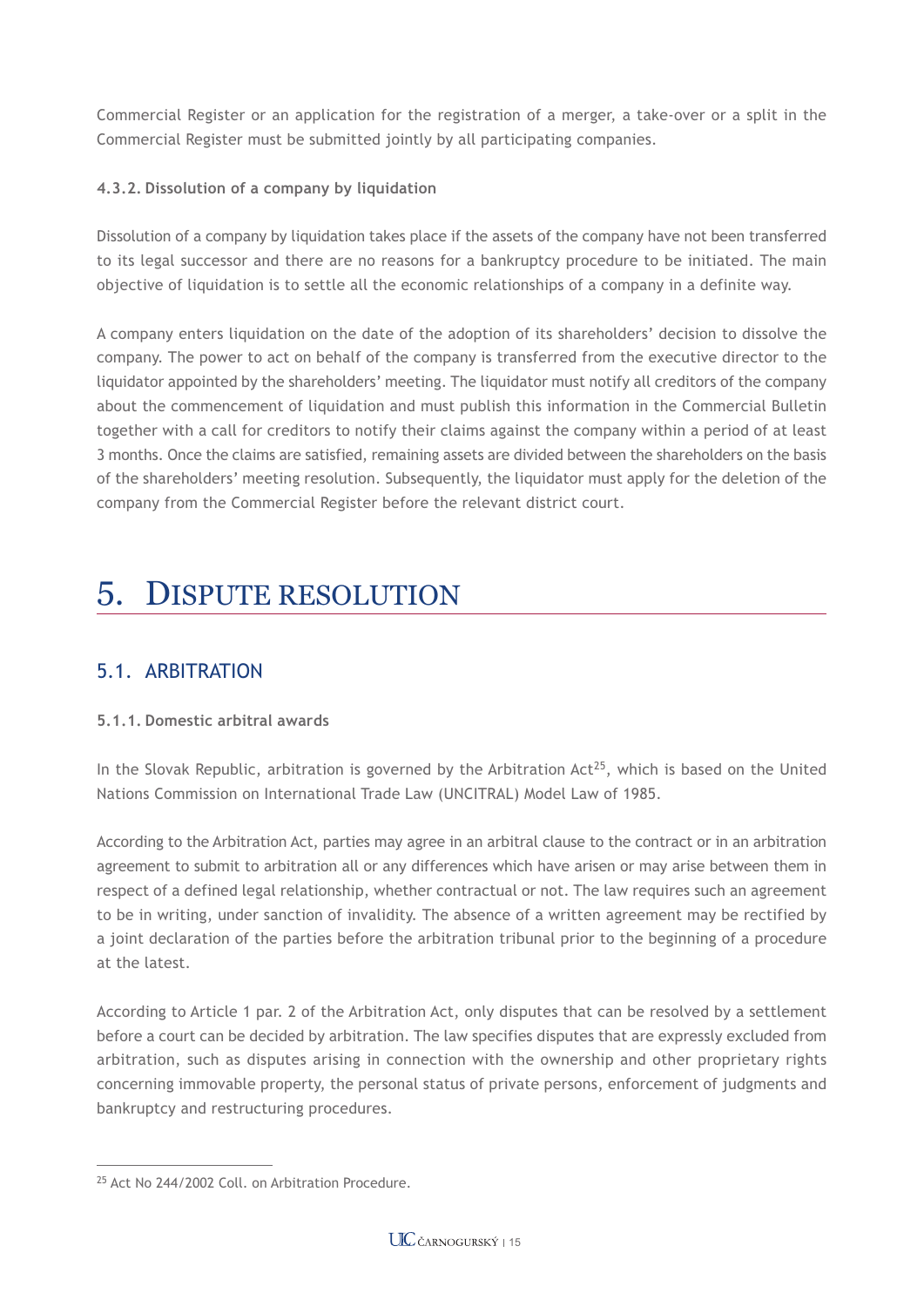Arbitration is considered domestic if the arbitration procedure takes place in the Slovak Republic. An arbitration procedure can take place before one or more arbitrators appointed by the parties or before an arbitration tribunal.

Note that in the event of international differences, a domestic arbitration tribunal decides on the basis of the legal order agreed by the parties. However in the case of domestic differences, the arbitration tribunal always decides on the basis of the legal order of the Slovak Republic. The arbitration tribunal can decide on the basis of principles of equity only if this is expressly agreed by the parties.

An arbitration award has the same legal effects as a valid and effective court decision and can be executed under the same conditions. An arbitration award may be reviewed by another arbitrator (or other arbitrators) only if expressly agreed by the parties.

Opportunities for the parties to challenge an arbitration award before the courts are very limited. The reasons stipulated in law generally concern violation of basic procedural rules. The parties may not challenge the arbitral award before a court by arguing improper interpretation and application of the facts and law by the arbitrator.

#### **5.1.2. Foreign arbitral awards**

The Slovak Republic is a party to the Convention on the Recognition and Enforcement of Foreign Arbitral Awards signed on June 10, 1958 in New York (hereinafter the "New York Convention"). <sup>26</sup> The recognition and enforcement of foreign arbitral awards is also governed by the Arbitration Act. However, in the case of conflict the New York Convention prevails.

Please note that the Slovak Republic has adopted the reciprocity reservation previewed by Article 1 Clause 3 of the New York Convention and therefore the New York Convention is applied only to awards issued by other contracting states. The Slovak Republic also applies the New York Convention with respect to the enforcement of arbitral awards from non-contracting states provided that such states also apply the convention in relation to arbitral awards issued by the Slovak Republic.

The arbitral award is considered foreign if issued in a country other than the Slovak Republic. Foreign arbitral awards must be executed under the same conditions as domestic arbitration awards. No specific recognition decision is required and a foreign arbitral award is recognized simply by the competent execution court taking the award into consideration as if it were a domestic arbitral award. Provisions of the Arbitration Act on the refusal of recognition and enforcement of foreign arbitral awards correspond to those of Article V of the New York Convention.

<sup>&</sup>lt;sup>26</sup> The New York Convention was published by the Order of the Ministry of Foreign Affairs under the No 74/1959 Coll. and become effective in the Czechoslovak Republic as of October 10, 1959.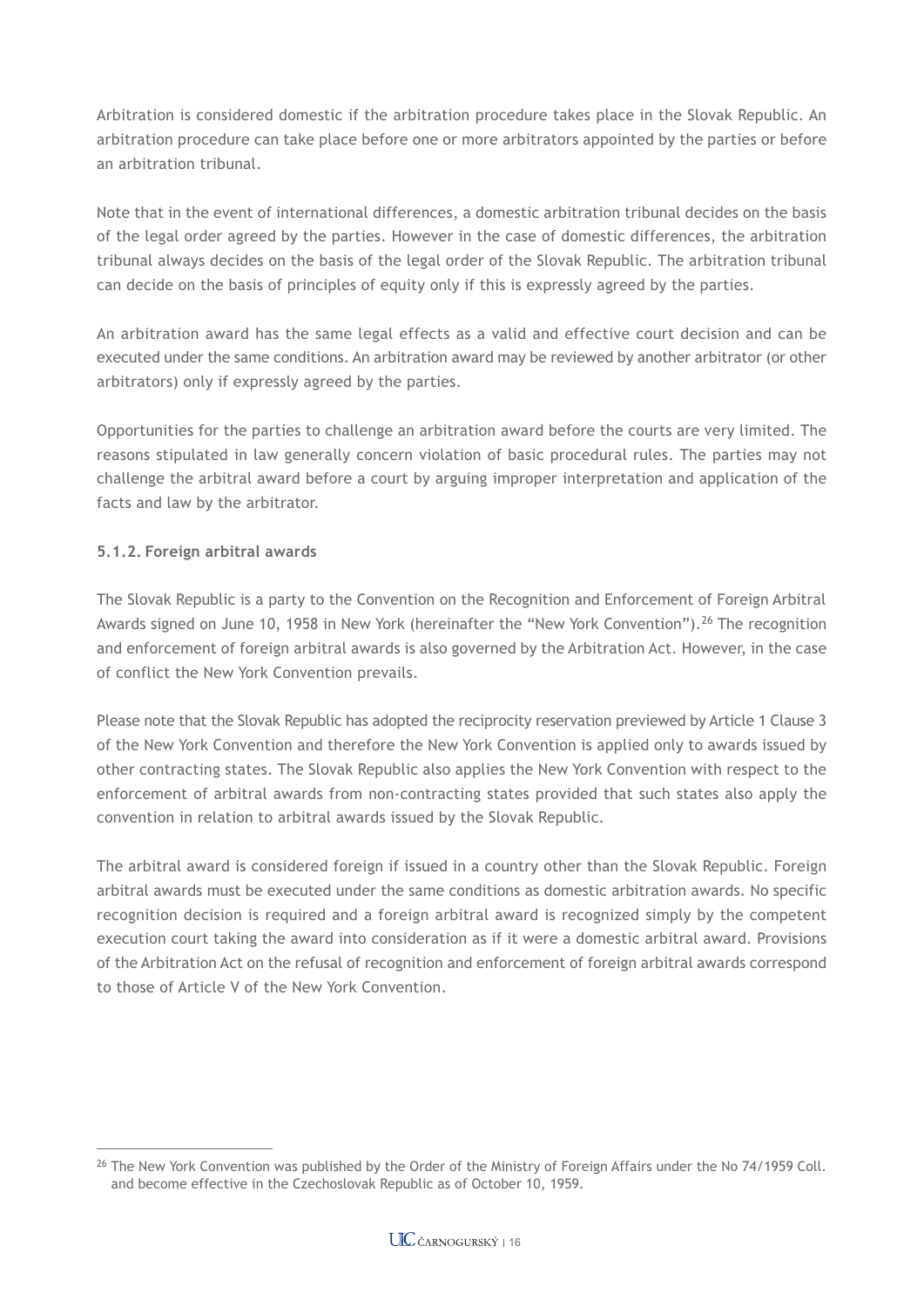## 5.2. LITIGATION

The Slovak Republic has a two-level court system composed of the Supreme Court, 8 regional courts and 54 district courts. The court system is further supplemented by military courts and the Constitutional Court.



District courts are competent to try proceedings in the first instance. Regional courts hear cases as appellate courts and only certain specific cases as the court of first instance. The Supreme Court has the function of an appellate court and appellate review court. Being the supreme judicial body, the Supreme Court never acts as the court of first instance. Apart from civil matters the courts also decide on criminal matters.27

The civil procedure is governed by the Civil Code of Procedure.<sup>28</sup> Under the Civil Code of Procedure courts decide in civil, commercial, employment, family and economic disputes. They also review the lawfulness of decisions by administrative bodies.

Cases tried by district courts and regional courts as courts of first instance are decided by a single judge. Cases tried by regional courts as appellate courts and by the Supreme Court are decided by panels of 3 or 5 judges. The Civil Code of Procedure distinguishes between an appeal as an ordinary remedy and extraordinary remedies such as appellate review, extraordinary appellate review and reopening of a case.

The civil procedure is usually a time-consuming process and may take up to several years. Serious delays may occur. Arbitration therefore often represents a faster and cheaper option. Note that apart from the court fee, the losing party in a case is also obliged to pay the attorney representation fees of the opposing party.

 $27$  The criminal procedure is governed by Act No. 301/2005 Coll. the Criminal Procedure Code.

<sup>28</sup> Act No. 99/1963 Coll. the Civil Procedure Code.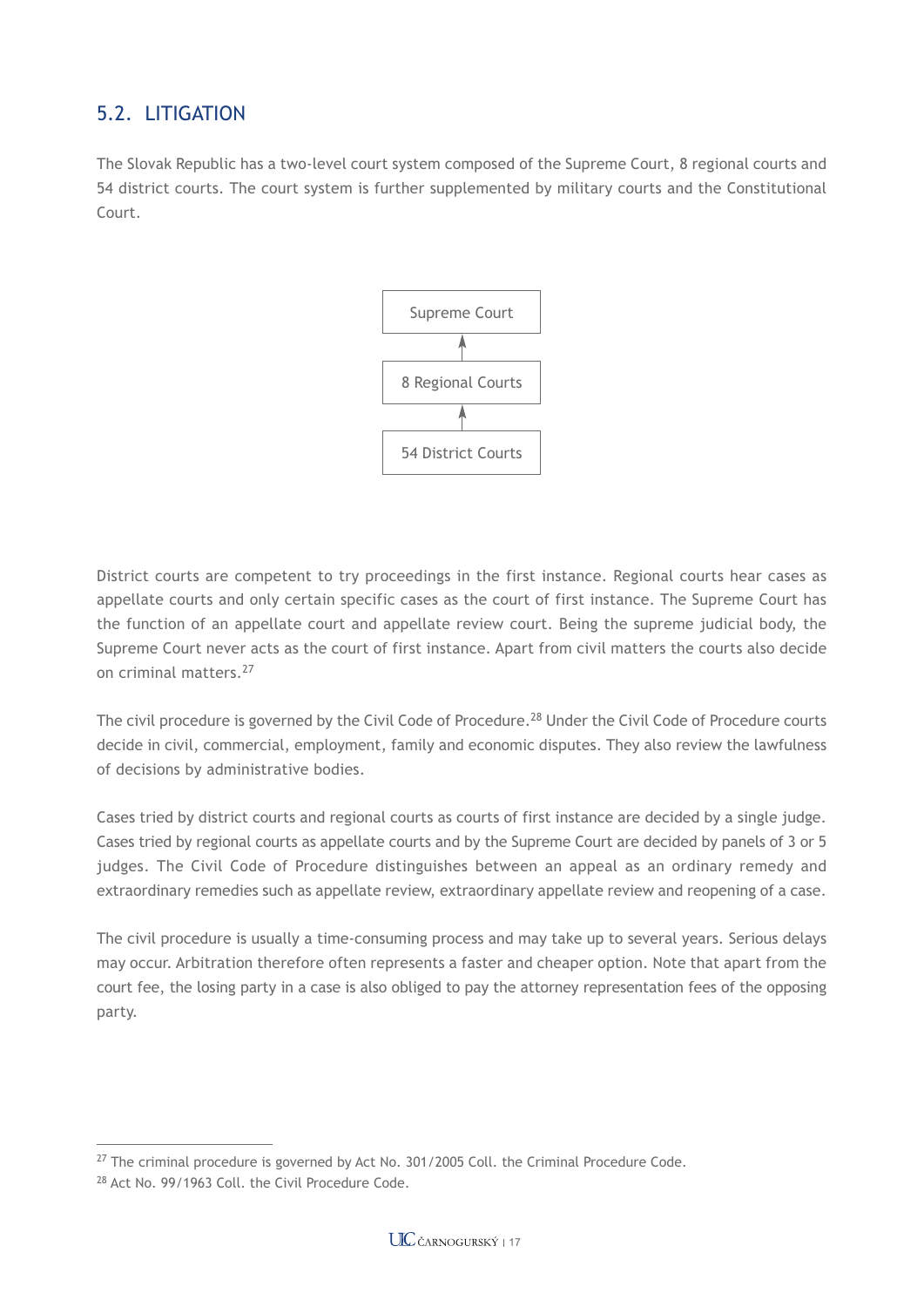# 6. CONCLUSION

Since the general elections in 1998, the Slovak Republic has undertaken profound economic and social reforms in many areas, ranging from public finance to employment, education, health and social security. Following these reforms, the Slovak Republic has become one of the fastest growing economies in the European Union.

The influx of foreign direct investment into the Slovak Republic has grown continuously since 2000 as many foreign investors have only recently discovered Slovakia and today recognize the country as one of the most attractive destinations for investing not only in the growing Eastern European markets but in Europe as a whole.

Naturally, a number of diverse factors are relevant for investors prior to deciding which country to choose. Nevertheless, certain key factors may be identified as those most appreciated by investors. A businessfriendly tax system with a 19 % flat tax, significant investment incentives and a cheap, skilled labour force have been of particular interest to foreign investors in the Slovak Republic.